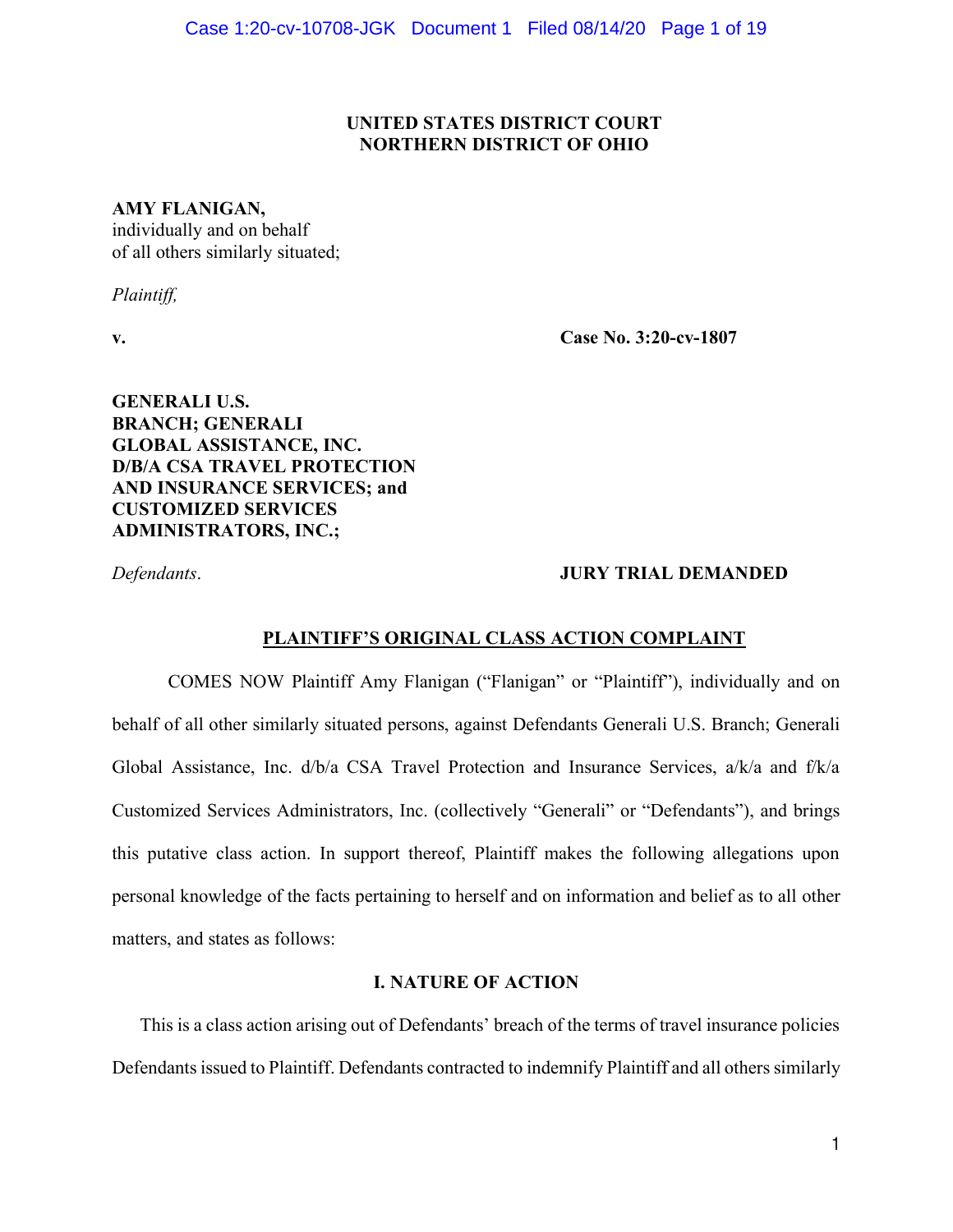## Case 1:20-cv-10708-JGK Document 1 Filed 08/14/20 Page 2 of 19

situated for pecuniary and other losses and damages incurred as a result of covered events that prevented insureds from taking their planned trip. Plaintiff's claims, as well as the claims of each proposed class member, are supported by the written provisions of the Master Policy for travel protection insurance underwritten and administered to them by Defendants. *See* **Exhibit 1**, Policy. The Policy, and all CSA Travel Protection Policies at issue for all other class members nationwide, is identified as "Policy Form series T001."1

- 1. Defendants have caused substantial harm to Plaintiff and the proposed class by improperly refusing to issue reimbursement for trip cancellations explicitly covered by the Policy. Plaintiff has been completely denied reimbursement for her Trip Cancellation Claim ("Claim"). Upon information and belief, Defendants have effectively adopted an approach to categorically issue denials to every Claim arising during the natural disaster that was brought on by COVID-19. Defendants refused to pay COVID-19 related trip cancellations by others insured under the Policy, whether said claimants submitted claims requesting indemnity for: (a) the Maximum Limit(s) Per Person or Plan for Trip Cancellation as listed on their respective Schedules of Benefits; (b) actual damages incurred due to trip cancellations; or (c) the price of the premiums initially paid by the insureds for Policies.
- 2. Plaintiff brings this action on behalf of herself and all other similarly situated individuals. Plaintiff seeks to recover compensatory damages, as well as declaratory and injunctive relief.

#### **II. PARTIES**

3. Plaintiff Amy Flanigan is a citizen of the United States residing in the city of Holland, in Lucas County, Ohio.

<sup>1</sup> *See* **Exhibit 1**, The Policy, at \*16.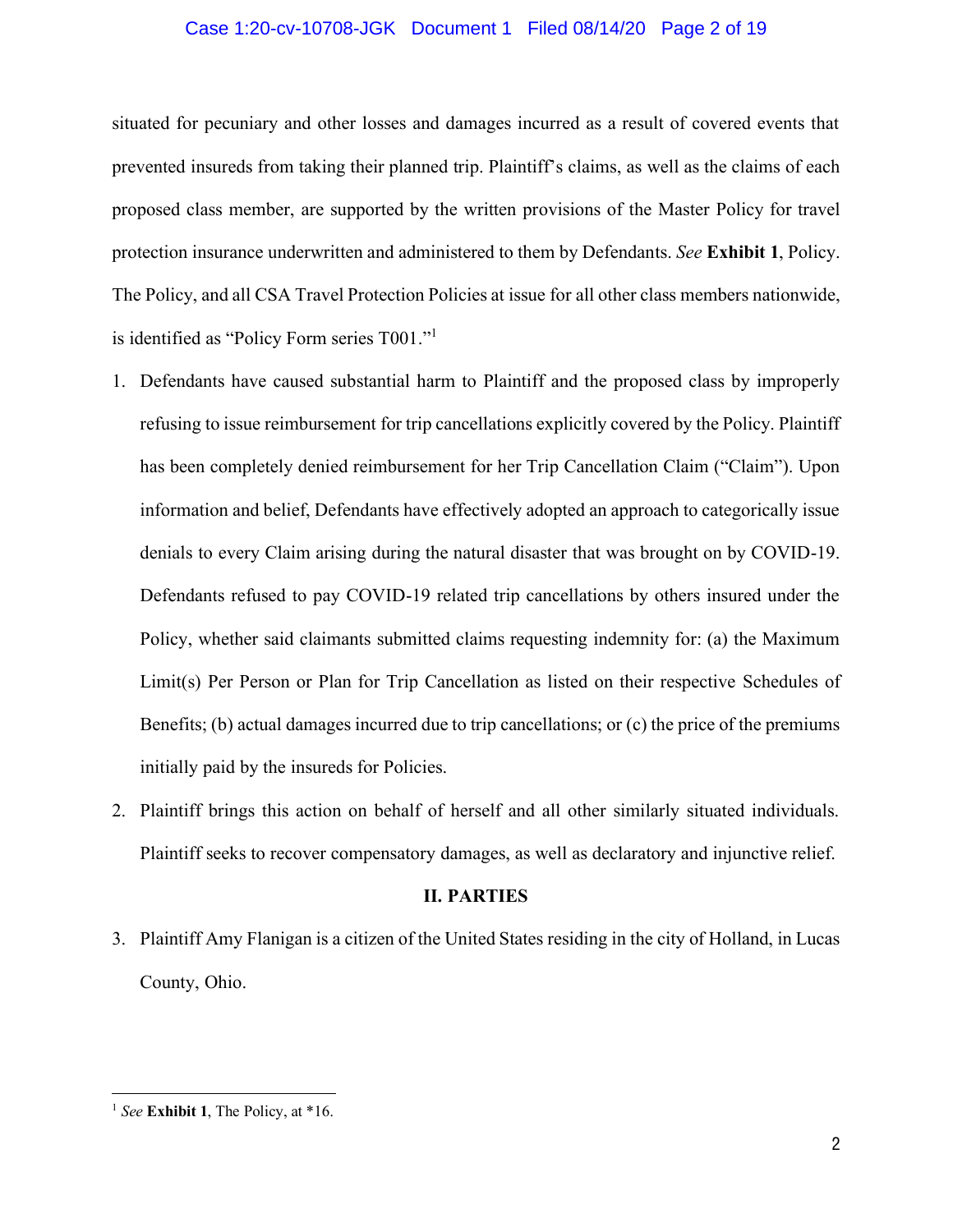## Case 1:20-cv-10708-JGK Document 1 Filed 08/14/20 Page 3 of 19

- 4. Defendant Generali U.S. Branch (or "Generali U.S.") is a Maryland corporation with its principal place of business located in New York, New York. Generali Group is licensed to do business in all 50 states as well as in the District of Columbia; specifically, Generali U.S. is engaged in the business of issuing insurance policies that are underwritten by Generali Group.
- 5. Defendant Generali Global Assistance, Inc. (or "GGA") is a New York corporation with its principal place of business in Bethesda, Maryland and branches in Alabama, Arizona, Florida, Georgia, Indiana, Kentucky, Maine, Maryland, Massachusetts, Minnesota, Mississippi, Missouri, Montana, Nevada, New Mexico, North Dakota, Ohio,<sup>2</sup> Pennsylvania, South Dakota, and West Virginia.
- 6. GGA also does business under the name Europ Assistance USA, Inc. in Idaho and Michigan.
- 7. GGA is formerly and alternatively known as Customized Services Administrators, Inc. ("CSA"). CSA registered the trademark "CSA Travel Protection" in 2003.
- 8. CSA is an active California corporation with its principal place of business in California and branches in Alabama, Arizona, Arkansas, Colorado, Florida, Georgia, Hawaii, Indiana, Kentucky, Maine, Massachusetts, Minnesota, Missouri, Montana, New Mexico, Nevada, North Carolina, North Dakota, Ohio, <sup>3</sup> Oklahoma, Pennsylvania, South Carolina, South Dakota, Texas, Virginia, West Virginia, and Wyoming.
- 9. Five of the above-mentioned CSA branches are alternatively known as Generali Global Assistance and Insurance Services.<sup>4</sup>
- 10. Because of the unitary nature of Generali's businesses, all above-listed Defendant entities; Generali Group, Generali U.S., GGA, and CSA, shall hereinafter be referred to and treated

<sup>2</sup> Ohio SOS Business Entity No. 2096052.

<sup>3</sup> Ohio SOS Business Entity No. 2093089.

<sup>4</sup> Arkansas, Hawaii, Indiana, Maine, and Utah.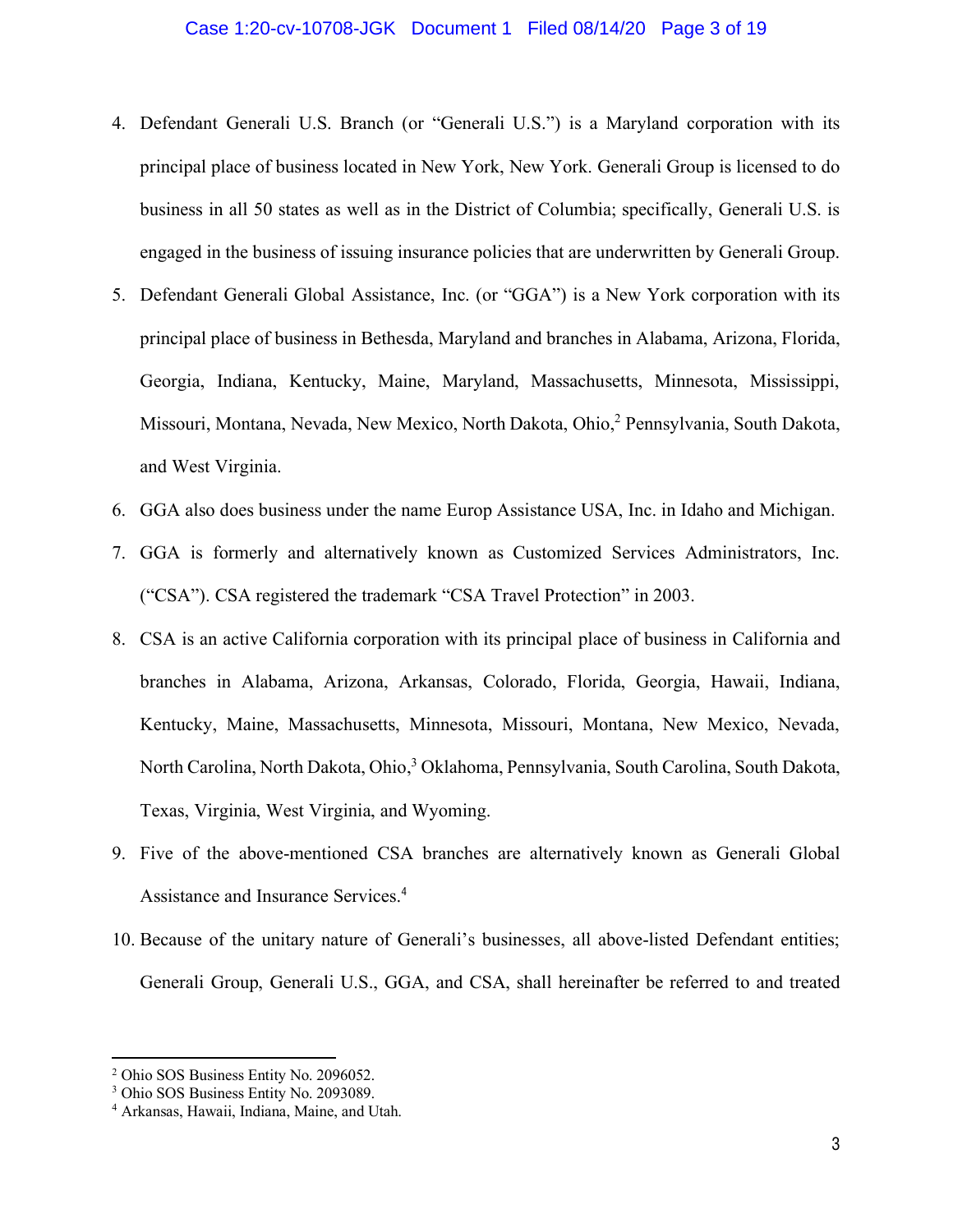### Case 1:20-cv-10708-JGK Document 1 Filed 08/14/20 Page 4 of 19

collectively as "Generali" or "Defendants" unless addressed separately.

- 11. Currently and at all times relevant herein, Generali, through its practices and relationships with its subsidiaries and alternate business names under which it carries out a vast majority of its U.S. business, has consistently shown an existing unity of ownership, of operation, and of use sufficient to definitively establish the unitary nature of Generali's business. Specifically, in addition to the clear unity of ownership as set forth above, Generali's operational unity is evidenced by central advertising, accounting, and management in the United States; further, Generali has demonstrated unity of use in its general system of operation.
- 12. For the foregoing reasons, all Defendant Generali entities can be said to maintain the same registered agent in Ohio, Corporation Service Company, who can be served at 50 West Broad Street Suite 1330, Columbus, Ohio 43215.

## **III**. **JURISDICTION AND VENUE**

- 13. This Court has subject matter jurisdiction over this action pursuant to 28 U.S.C. §1332(d)(2)(A), as modified by the Class Action Fairness Act of 2005, because at least one member of the Class is a citizen of a different state than Defendant; there are more than 100 members of the Class; and upon information and belief the aggregate amount in controversy exceeds \$5,000,000.00 exclusive of interest and costs.
- 14. This Court has general personal jurisdiction over Defendants because Generali, by and through its U.S. entities, has purposefully availed itself of the benefits and protections of Ohio by conducting continuous and systematic business operations that are so substantial in this judicial district so as to render it essentially at home in this state. Defendant Generali U.S. underwrites insurance policies to residents of this district and, as stated above,<sup>5</sup> Defendants GGA and CSA

<sup>5</sup> *Supra* notes 2-3.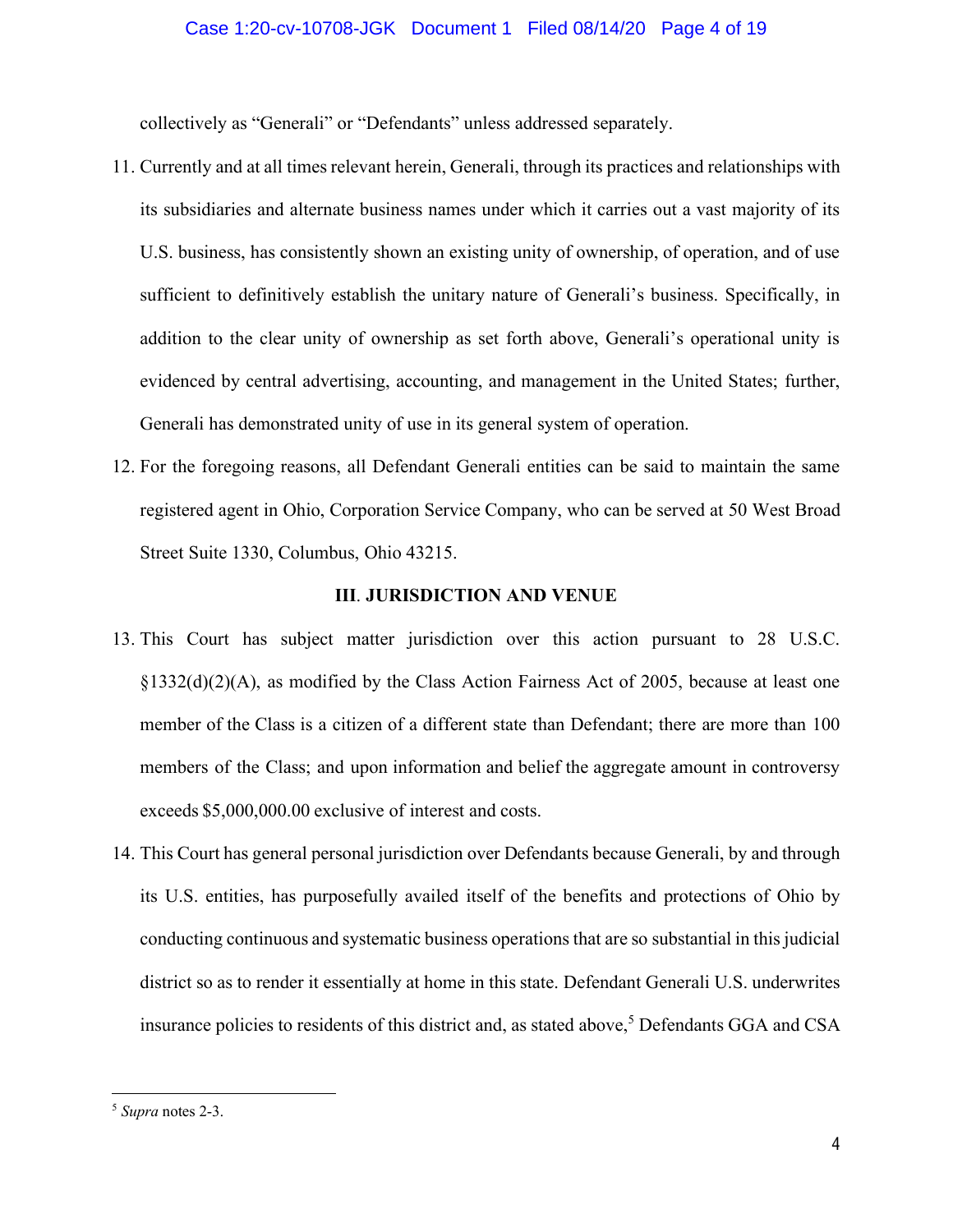both maintain branches in this district actively registered with the Ohio Secretary of State.<sup>6</sup>

- 15. This Court has specific jurisdiction over Defendants because they marketed and sold the insurance policy at issue in this case to the Plaintiff in Ohio; they directed the claim denial to Plaintiff in Ohio; and they collected insurance premiums from Plaintiff in Ohio.
- 16. Venue is proper in the Northern District of Ohio pursuant to 28 U.S.C. § 1391 in that all or a substantial part of the events or omissions giving rise to Plaintiff's claims occurred within the Northern District of Ohio.

## **IV. FACTUAL BACKGROUND**

- 17. On February 6, 2020, Plaintiff used the online vacation booking website VRBO.com to book accommodations for her 40<sup>th</sup> birthday celebration weekend in Galveston, Texas. She invited five friends and arranged plans for the six of them (the "group") to stay at the "Sandy Secret" beach house in Galveston on the weekend of May 7-10, 2020.
- 18. Plaintiff paid for the group's oceanfront vacation rental accommodations through VRBO. The total cost came out to \$4,434.50. 7
- 19. Upon checkout on VRBO's booking site, Plaintiff elected to pay an optional, additional fee of \$200.61 for a travel insurance coverage plan ("CSA Travel Protection" or "Plan") underwritten by Generali. *See* **Exhibit 2,** Policy Confirmation Email (2.7.2020) and **Exhibit 3**, Payment Breakdown Email (2.14.2020).
- 20. In February, Plaintiff also booked roundtrip plane tickets with Delta Air Lines, for herself and five friends (the "group").
- 21. Plaintiff scheduled the May 7 flights to depart from Detroit Metropolitan Airport (DTW), an

<sup>6</sup> Generali Global Assistance, Inc. ("GGA") Ohio Dept. of Insurance No. 958064, NPN No. 16530910; Customized Services Administrators, Inc. ("CSA") Ohio Dept. of Insurance No. 1024960, NPN No. 660418.

<sup>&</sup>lt;sup>7</sup> This figure included: 1) \$800 per night for three nights; 2) a \$400 deposit for a cleaning fee; 3) a \$172.50

<sup>&</sup>quot;administrative fee;" 4) a \$294 "service fee;" 5) \$168 in taxes; and 6) a \$1,000 refundable damage deposit.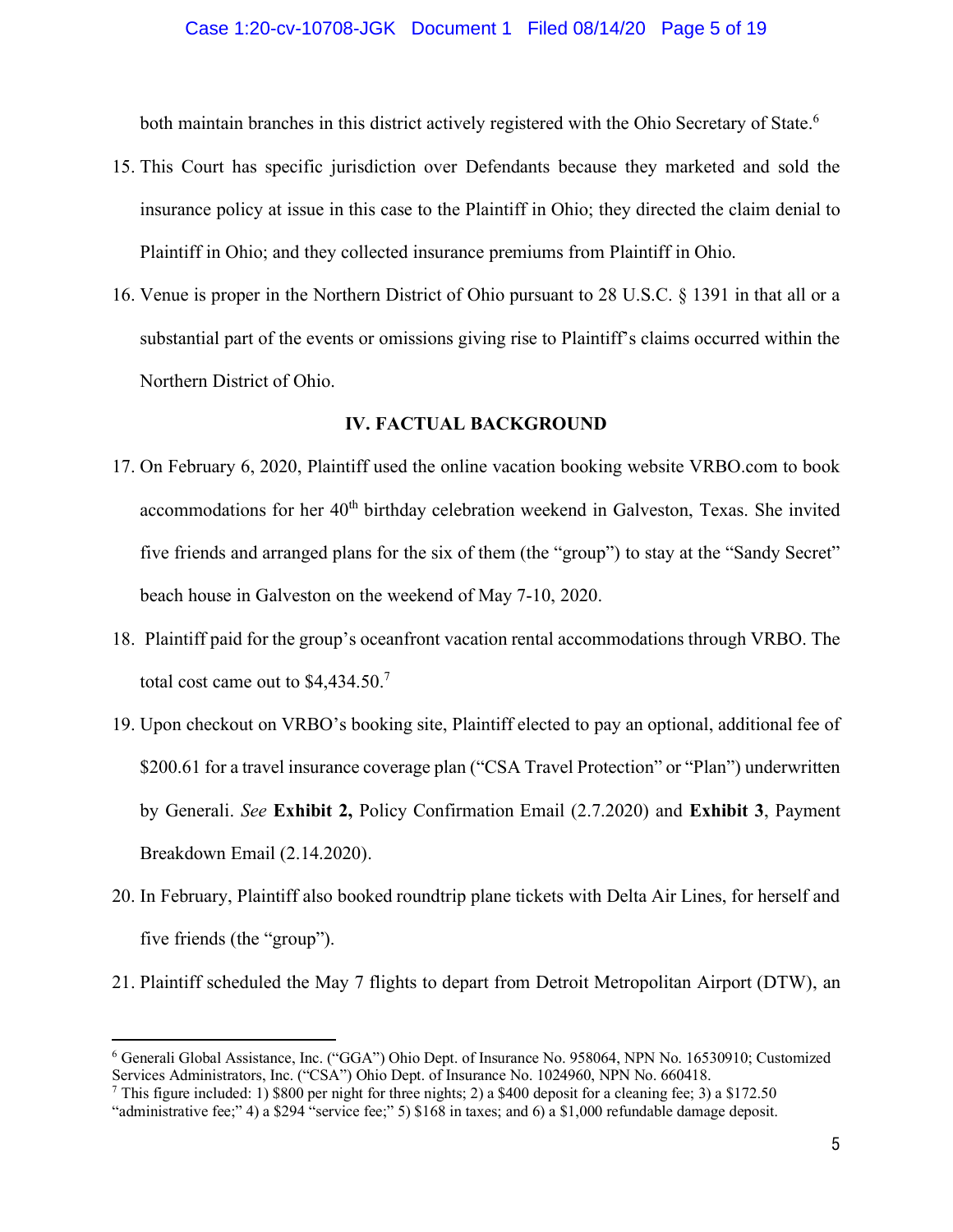approximately 30-minute drive from Plaintiff's residence in suburban Toledo. Plaintiff and her friends were scheduled to land at George Bush Intercontinental Airport in Houston, Texas (IAH) and make the 1-hour drive to Galveston for their three-night stay in the beach house accommodations before flying out of IAH on Sunday, May 10, to land back at DTW.

## **The COVID-19 Pandemic**

- 22. On January 21, 2020, the first case of Coronavirus ("COVID-19") was diagnosed in the United States.
- 23. On January 30, the World Health Organization declared COVID-19 a "Global Health Emergency;" a "Public Health Emergency of International Concern," on the next day, January 31, the President declared COVID-19 a public health emergency.
- 24. On February 11, the coronavirus was given its official name, COVID-19, by the World Health Organization.
- 25. On February 29, the day the first United States COVID-19 death was reported, $8$  the U.S. government issued a "do not travel" warning and prohibited international travel between the United States and several countries with COVID-19 outbreaks.
- 26. On March 9, Ohio was put under a state of emergency after three people tested positive for COVID-19.<sup>9</sup> Ohio's case count was much lower than case counts in other states; for example, by March 7, two days before Ohio confirmed its first three cases, New York had eighty-nine confirmed cases.<sup>10</sup>
- 27. On March 13, Dr. Mike Ryan, the head of the World Health Organization's health

<sup>8</sup> <https://www.nytimes.com/article/coronavirus-timeline.html>(last visited Aug. 13, 2020).

<sup>9</sup> <https://abc6onyourside.com/news/local/timeline-of-coronavirus-in-ohio> (last visited Aug. 13, 2020).

<sup>10</sup> Emma Newburger, *New York declares state of emergency over coronavirus outbreak* (Mar. 7, 2020), [https://www.cnbc.com/2020/03/07/new-york-governor-andrew-cuomo-declares-state-of-emergency-over](https://www.cnbc.com/2020/03/07/new-york-governor-andrew-cuomo-declares-state-of-emergency-over-)coronavirus-outbreak.html (last visited Aug. 13, 2020).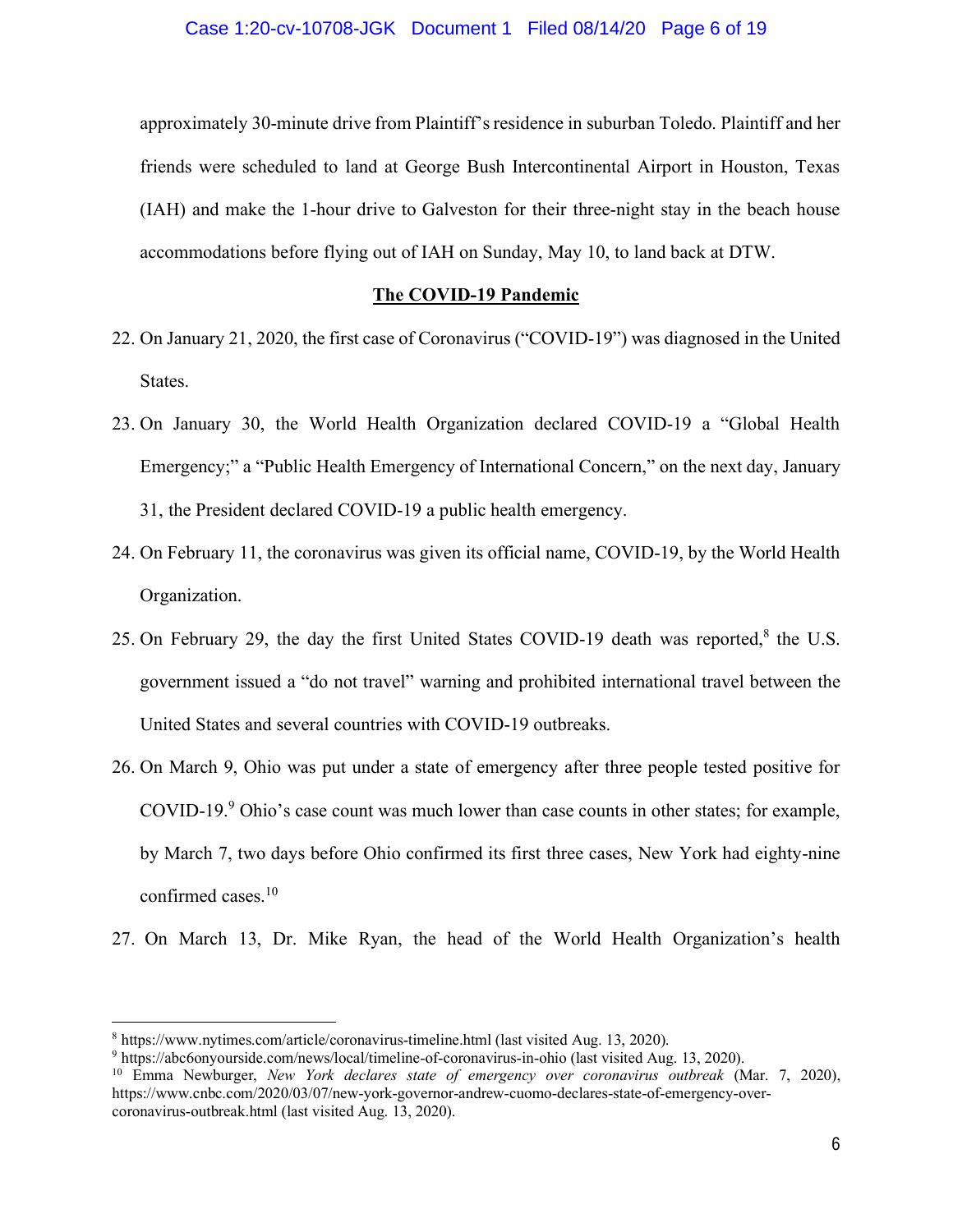## Case 1:20-cv-10708-JGK Document 1 Filed 08/14/20 Page 7 of 19

emergencies program, said the virus may become "just another endemic virus in our communities, and this virus may never go away."11 However, also on March 13, four days after Ohio declared emergency, Texas declared a state of disaster<sup>12</sup> and the President declared a "National Emergency."

- 28. Despite such declarations, on March 16, Ohio's case count had only risen to thirty-seven and Texas's count was only at seventy-seven, while states such as Washington and New York had case counts of 769 and 746, respectively.<sup>13</sup> In light of statistics and available news updates, Plaintiff held off on cancelling her trip, which was still approximately 2 months away at the time, and awaited further news before deciding to cancel her trip.
- 29. On March 25, Plaintiff sent a message to the destination beach house owners: "I am keeping watch to see if this trip is going to be able to happen. Still have about another week in [sic] a half to see if we can travel..."
- 30. On March 26, Michigan Governor Gretchen Whitmer requested a major disaster declaration. The President granted Whitmer's request for a major disaster declaration on March 28.
- 31. Also on March 26, Texas Governor Greg Abbott issued Executive Order GA-11, "[r]elating to airport screening and self-quarantine during the COVID-19 disaster."<sup>14</sup> The executive order provided, in part, that "on a statewide basis effective at noon on March 28, 2020":

Every person who enters the State of Texas as the final destination through an airport, from a point of origin or point of last departure in New York, New Jersey, Connecticut, or the City of New Orleans, or in any other state or city as may be proclaimed hereafter, shall be subject to mandatory self-quarantine for a period of 14 days from the time of entry into Texas or the duration of the person's presence in Texas, whichever is shorter.

<sup>11</sup> *Supra* note 9*.* 

<sup>12</sup> <https://gov.texas.gov/news/post/governor-abbott-declares-state-of-disaster-in-texas-due-to-covid-19>(last visited Aug. 12, 2020).

<sup>13</sup> Trevor Nace, *Here Are The States With The Most (And Least) Coronavirus Cases* (Mar. 16, 2020, 12:33 PM), [https://www.forbes.com/sites/trevornace/2020/03/16/here-are-the-states-with-the-most-and-least-coronavirus](https://www.forbes.com/sites/trevornace/2020/03/16/here-are-the-states-with-the-most-and-least-coronavirus-)cases/#18073b1d6af4 (last visited Aug. 13, 2020).

<sup>&</sup>lt;sup>14</sup> [https://gov.texas.gov/uploads/files/press/EO-GA-11\\_airport\\_travel\\_reporting\\_COVID-19\\_IMAGE\\_03-26-](https://gov.texas.gov/uploads/files/press/EO-GA-11_airport_travel_reporting_COVID-19_IMAGE_03-26-) 2020.pdf (last visited Aug.13, 2020).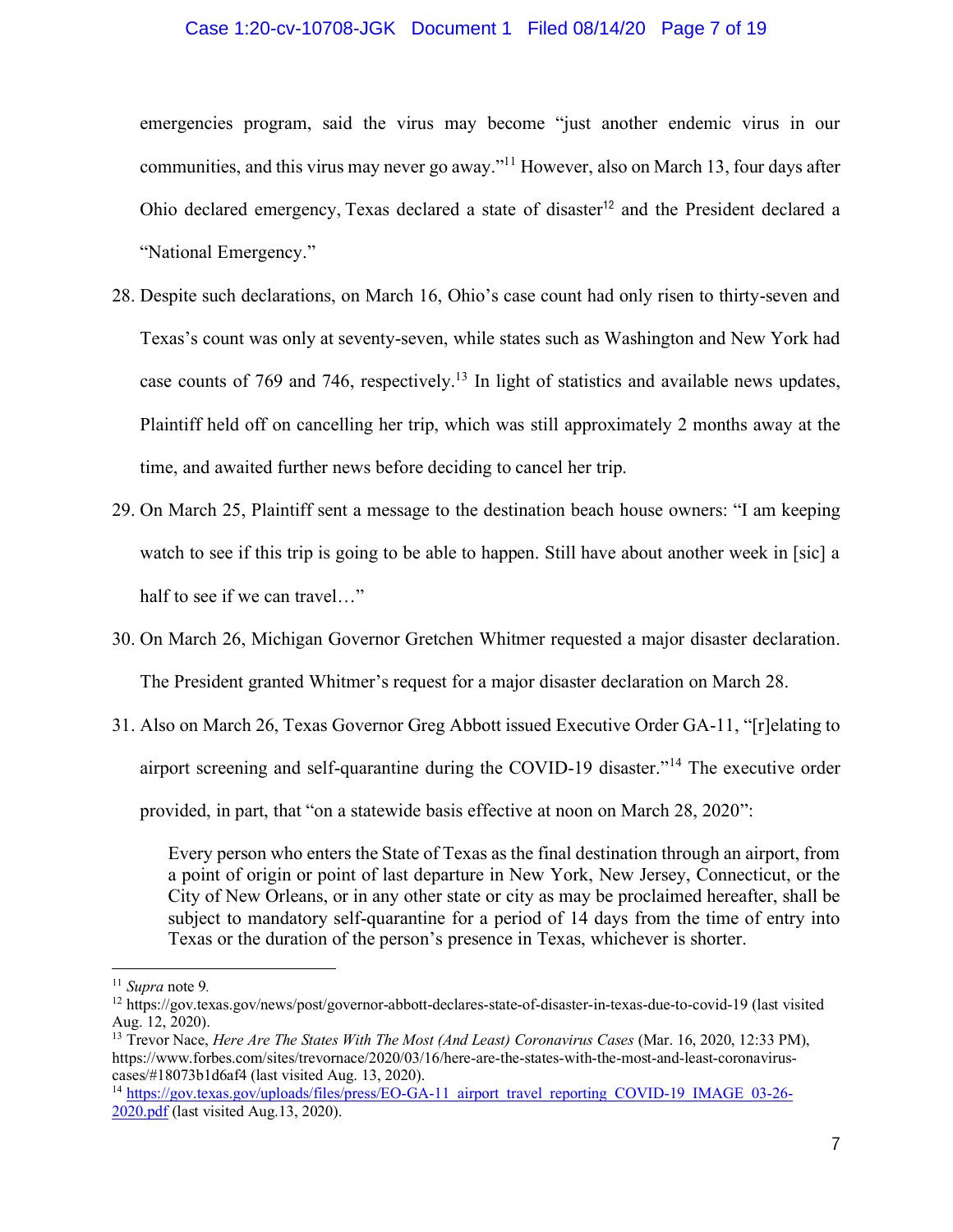- 32. Governor Abbott's Order GA-11 recognized the danger posed by "community spread of COVID-19" as one of the rationales for imposing the mandatory quarantine of travelers from outside the state.
- 33. On March 27, U.S. Surgeon General Jerome Adams dubbed Metro Detroit, which has a large majority of the cases, a "hot spot."<sup>15</sup>
- 34. On March 29, Texas Governor Abbott issued an additional order, Executive Order GA-20, effective at noon on March 30, 2020, to add visitors from several locations to his Executive Order GA-11, including those from the states of California, Louisiana, and Washington and the cities of Atlanta, Chicago, Miami and, most notably for Plaintiff's purpose, Detroit.<sup>16</sup>
- 35. Because Plaintiff was scheduled to fly out of Detroit, Plaintiff had no other choice but to cancel her trip once Texas's restrictions regarding air travelers coming in from hot spots – including Detroit, Plaintiff's airport of origin – would impose a forced self-quarantine on her and her travel companions.
- 36. In fact, it was not until May 21, 2020 *after* Plaintiff's planned trip for the weekend of May  $7-10$  – that Governor Abbott lifted the quarantine imposed by Executive Order GA-20.<sup>17</sup>

#### **Plaintiff's Trip Cancellation**

37. When Plaintiff purchased the CSA Policy at the same time she booked the trip accommodations through VRBO on February 6, neither she nor any reasonable person in her situation could have foreseen the outbreak of a worldwide viral pandemic that would unfold at a rapid rate over the following months. The only significant information known by, or available

<sup>15</sup> [https://www.mlive.com/public-interest/2020/803/coronavirus-hot-spot-in-detroit-expected-to-grow-with](https://www.mlive.com/public-interest/2020/803/coronavirus-hot-spot-in-detroit-expected-to-grow-with-)increased-testing-mayor-says.html (last visited Aug 13, 2020).

<sup>&</sup>lt;sup>16</sup> [https://gov.texas.gov/uploads/files/press/DISASTER\\_COVID19\\_disaster\\_air\\_travel\\_restric\\_adds\\_IMAGE\\_03-](https://gov.texas.gov/uploads/files/press/DISASTER_COVID19_disaster_air_travel_restric_adds_IMAGE_03-) 29-2020.pdf (last visited Aug. 13, 2020).

<sup>&</sup>lt;sup>17</sup> [https://gov.texas.gov/uploads/files/press/EO-GA-20\\_expanding\\_travel\\_without\\_restrictions\\_COVID-19.pdf](https://gov.texas.gov/uploads/files/press/EO-GA-20_expanding_travel_without_restrictions_COVID-19.pdf) (last visited August 13, 2020).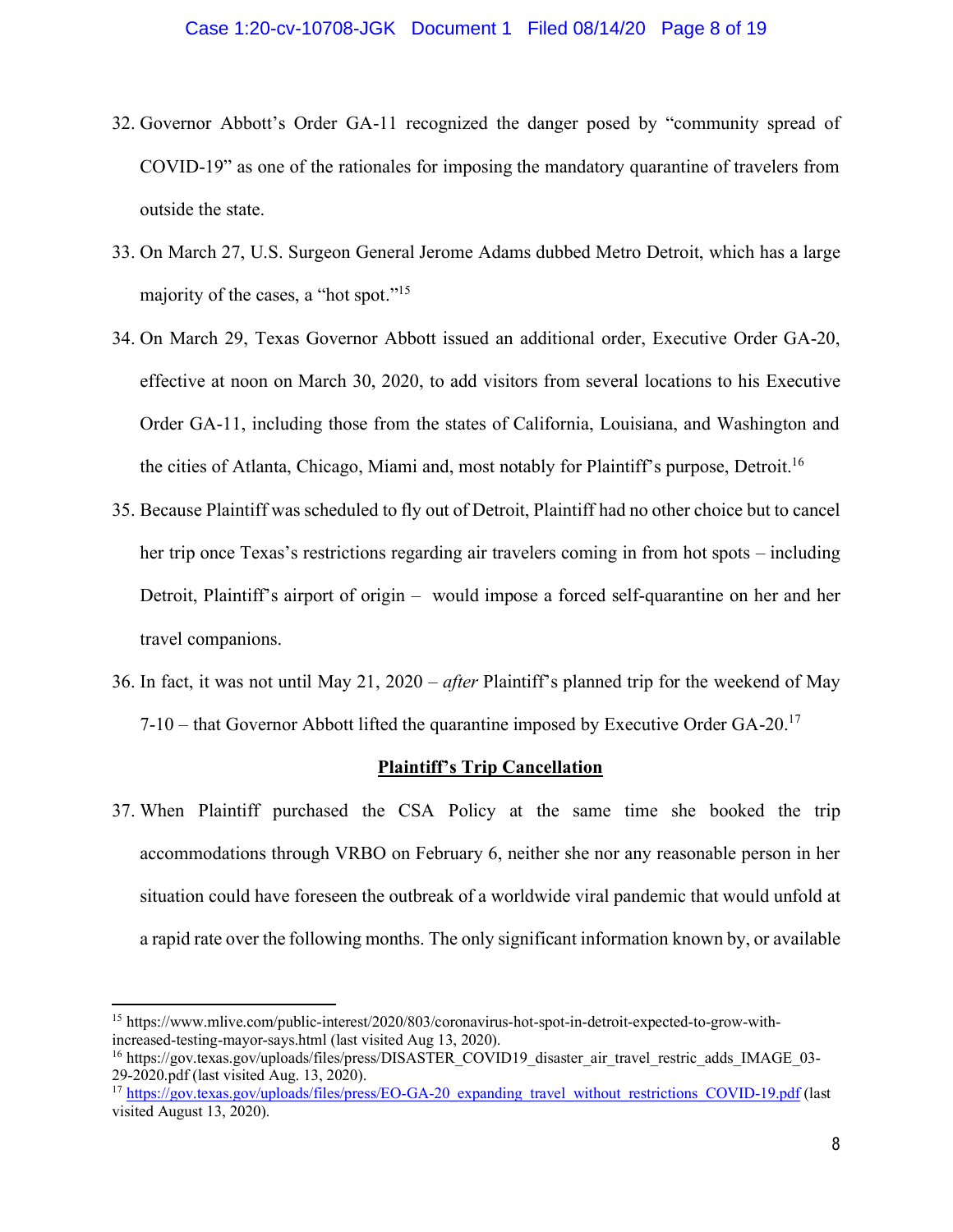## Case 1:20-cv-10708-JGK Document 1 Filed 08/14/20 Page 9 of 19

to, Plaintiff or any other U.S. citizens was that the sudden public health emergency was labeled as "global" and of "international concern."18

- 38. Indeed, when Plaintiff booked her trip on February 6, 2020, no declarations of disaster or emergency had been made by any U.S. state and the World Health Organization had not yet assigned a name to the novel coronavirus (now "COVID-19"). Plaintiff's February 6 beach house booking date was also weeks before the first COVID-19 death was reported in the US on February 29, when Washington became the first state to declare emergency.<sup>19</sup>
- 39. Similarly, Plaintiff's March 3 flight booking was made before she could reasonably foresee that she would have to later cancel the trip. It was not until on March 9 that Ohio declared emergency, and not until March 13 that Texas declared the same. It was not until March 29 that Texas Governor Abbott implemented the mandatory quarantine for travelers from Detroit, which went into effect March 30.
- 40. Plaintiff notified the Galveston, Texas beach house owners on April 8 that she needed to cancel her trip.
- 41. They refunded Plaintiff the \$400 cleaning and \$1,000 damage deposits Plaintiff had paid.

<sup>&</sup>lt;sup>18</sup> To present-day U.S. citizens, a global health emergency (or, alternatively, a public health emergency of international concern ("PHEIC") may be a graspable concept in theory, but in actuality would not be appropriately considered a relatable or fully comprehensible familiarity. Prior to the 2020 outbreak of the novel coronavirus in the United States swept disease across the nation in a way that directly affected U.S. citizens like never before, as only five global health emergencies had ever been declared by the World Health Organization. Further, most of those previous PHEIC declarations had been of little concern to the United States specifically. For example, the 2014 Ebola outbreak centered in West Africa, and the Zika virus outbreak centered primarily in Brazil, which reported approximately 1.3 million estimated cases. Even as recently as less than one year ago in 2019, the World Health Organization declared the 2018- 19 Ebola outbreak as a PHEIC, yet still it was hardly a topic of conversation in the U.S. because it centered in the Democratic Republic of Congo. *See <https://time.com/5774747/coronavirus-who-public-health-emergency/>*(last visited Aug 13, 2020).<br><sup>19</sup> Rosie Perper, Ellen Cranley, and Sarah Al-Arshani, *Almost all US states have declared states of emergency to* 

*fight coronavirus — here's what it means for them* (Mar. 17, 2020, 12:34 AM),

<https://www.businessinsider.com/california-washington-state-of-emergency-coronavirus-what-it-means-2020-> 3?op=1 (last visited Aug. 13, 2020). *See also* [https://www.governor.wa.gov/news-media/inslee-issues-covid-19](https://www.governor.wa.gov/news-media/inslee-issues-covid-19-) emergency-proclamation (Feb. 29, 2020) (detailing Washington Governor Jay Inslee's declaration of emergency).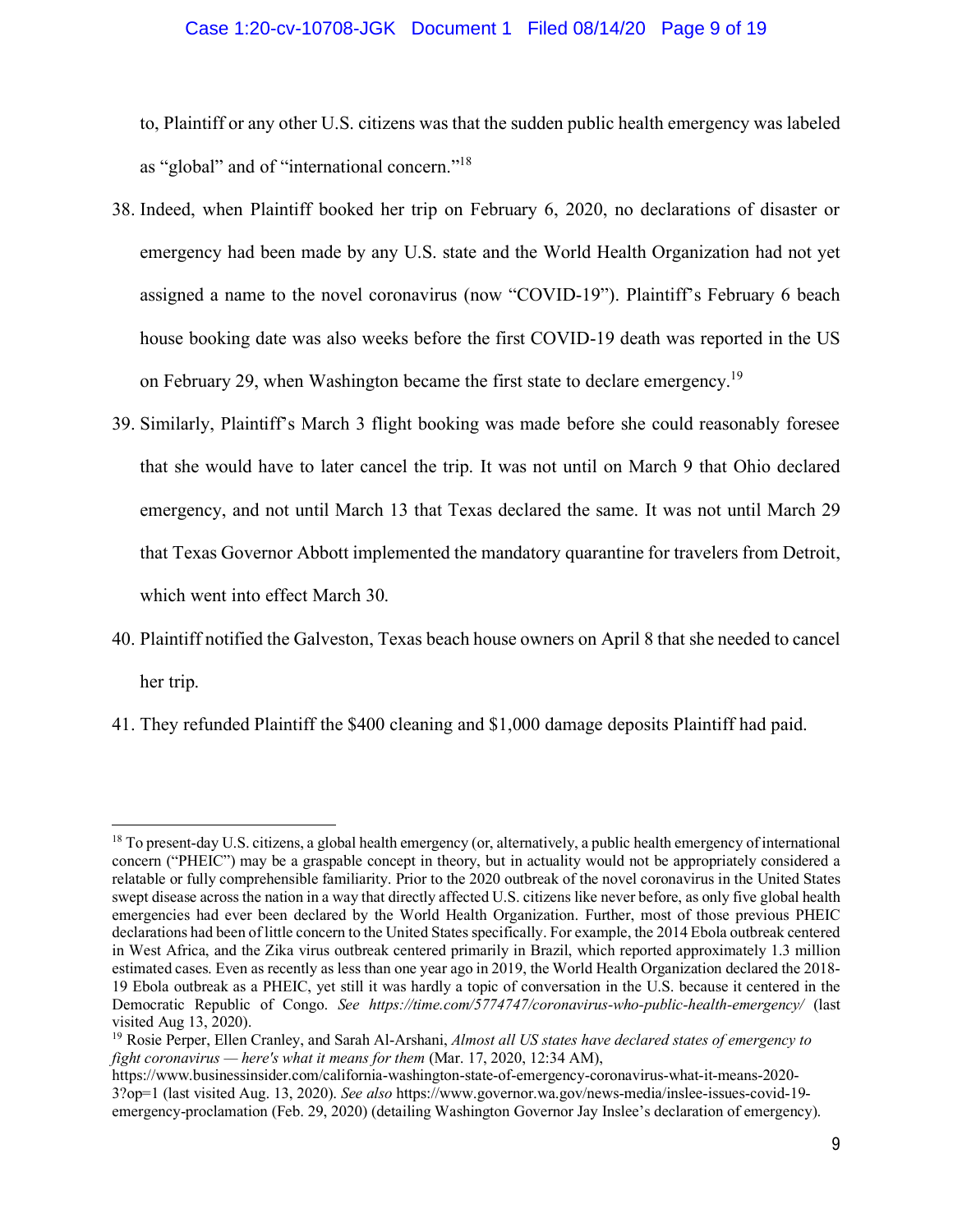42. Plaintiff messaged the owners on May 8: "Good afternoon, can you tell me the total amount you will be refunding me so I can submit paperwork to my travel insurance?" The owners said they had already refunded Plaintiff through VRBO for the \$1,400 in cleaning and damage deposits. Plaintiff responded: "Thank u- I will wait a few more weeks before I submit to insurance. I want to make sure I have all the right numbers…"

## **Defendants' Denial of Plaintiff's Claims as an Insured Policyholder**

- 43. On July 17, Plaintiff submitted a Trip Cancellation claim via Defendants' online "eClaims portal" at<https://homeaway-travel-us.eclaims.csaclaims.com/.>
- 44. On July 24, Plaintiff received a denial letter by email, which stated that the reason for denial was because "the cause of [Plaintiff's] loss is not due to an event that is covered by the plan [she] purchased." *See* **Exhibit 4**, CSA Denial Email (7.24.2020).
- 45. On July 27, Plaintiff messaged the beach house owners to inform them that her travel insurance denied her coverage for her cancelled trip. She said, "I was reviewing the VRBO covid policy and it suggested I ask tor a credit from you. Please let me know if we can do this and what you need from me…" The owners responded by citing to their no-refunds policy mentioned in their VRBO description and rental agreement.
- 46. Defendants have denied Plaintiff's Claim, refusing to cover her losses due to her trip cancellation despite the fact that that the cause of her cancellation is a "covered event" under Defendants' Policy.
- 47. The Policy provides coverage for Trip Cancellation, among other travel plan protections.
- 48. The Trip Cancellation Benefit Rider states:

Benefits will be paid, up to the amount in the Schedule, for the forfeited, prepaid, nonrefundable, non-refunded and unused published Payments that you paid for your Trip, if you are prevented from taking your Trip due to one of the following unforeseeable Covered Events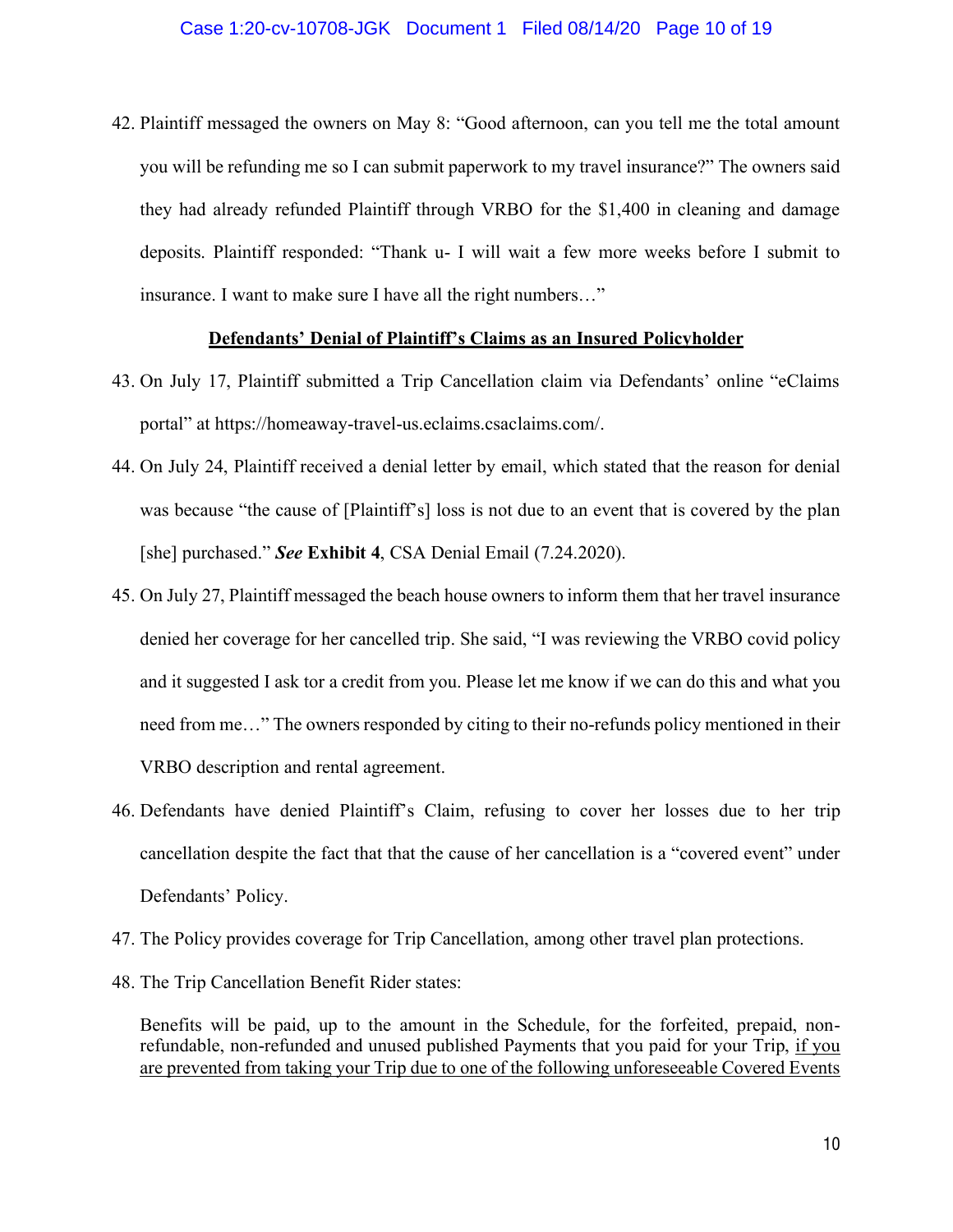that occur before departure on your Trip to you or your Traveling Companion, while your coverage is in effect under this Policy.

# **"Covered Events" Under the Policy**

## *Inaccessible Accommodation Coverage*

49. The Policy lists the following item (hereinafter "Inaccessible Accommodations Coverage")

under "Covered Events:"

Your Accommodations at your destination made inaccessible due to fire, flood, volcano, earthquake, hurricane or other natural disaster. We will only pay benefits for losses occurring within 15 calendar days after the event renders the destination inaccessible. For the purpose of this coverage, inaccessible means your Accommodations can not be reached by your original mode of transportation. Benefits are not payable if the event occur or if a hurricane is named prior to or on your Trip Cancellation Coverage Effective Date.<sup>20</sup>

- 50. Due to the COVID-19 pandemic, the President officially approved declarations of disaster for Ohio, Texas, and Michigan, Plaintiff's domicile, trip destination, and trip departure location. The President also, in declaring the pandemic a "national emergency," invoked the Robert T. Stafford Disaster Relief and Emergency Assistance Act, 42 U.S.C. § 5121 *et seq.*, which is the statutory authority for most federal disaster response activities. The President's Disaster Relief Fund, managed by FEMA, is used to fund various "disaster assistance programs."
- 51. The declarations of disaster throughout the country and, specifically as to Plaintiff's case, in Ohio, Texas and Michigan, had already been officiated as of the date of Plaintiff's Trip Cancellation.

# *Quarantine Coverage*

52. Further, the Policy's "Covered Events" specifically provide for coverage in the event of "Being hijacked or Quarantined," and "Quarantine" *is* a Defined Term set forth in the Policy and

<sup>20</sup> Policy, p. 17.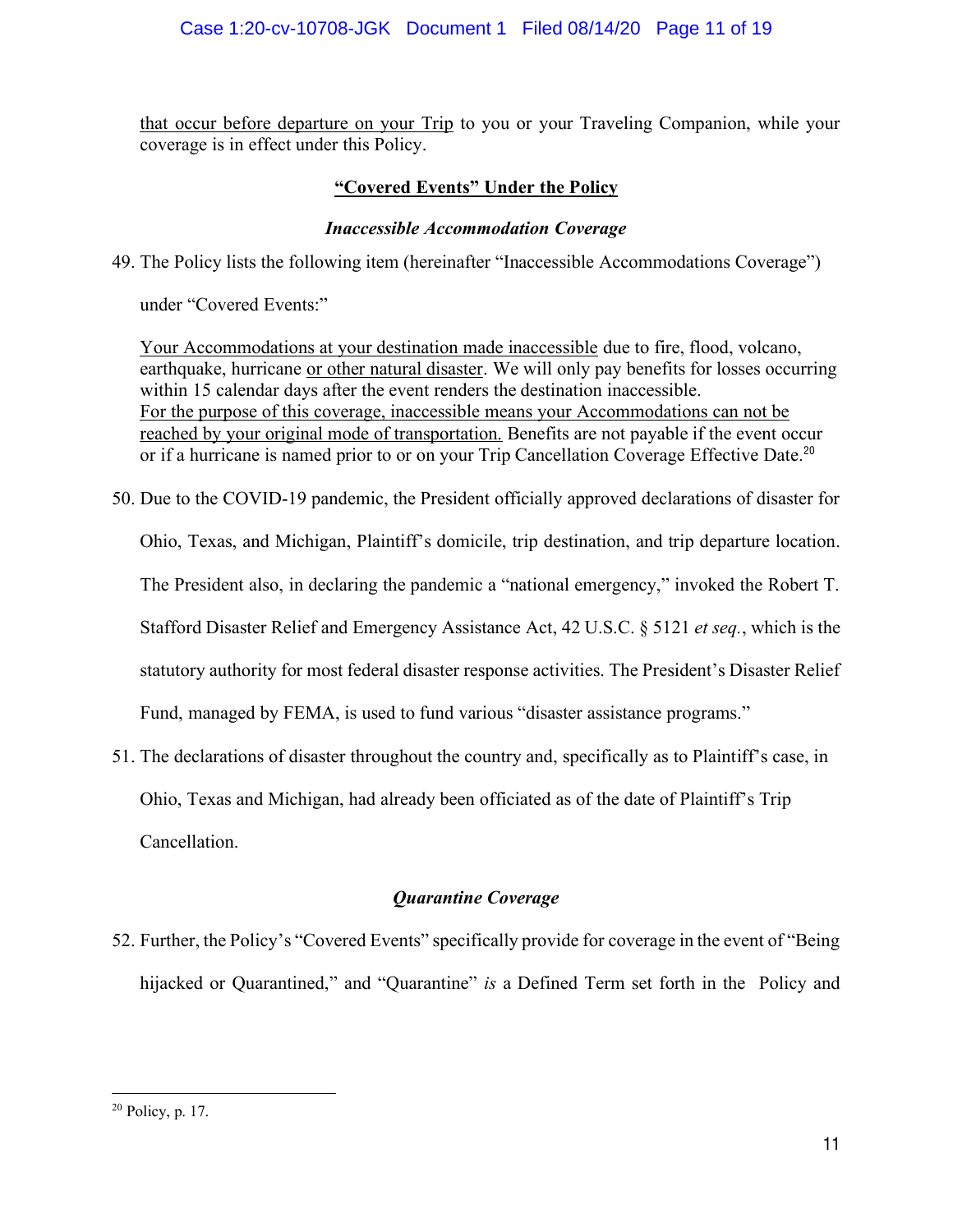stated specifically as follows: "QUARANTINE means the enforced isolation of your or your

Traveling Companion, for the purpose of preventing the spread of illness, disease or pests."

# **Generali's Blanket Denial of All Claims Filed as a Result of COVID-19 Effects**

53. Generali, in "A Message to [their] Customers About Coronavirus," stated:

As of January 29, 2020, the Coronavirus (COVID-19) outbreak was considered a foreseeable event. Consequently, any event(s) related to COVID-19 for all new travel policies purchased on or after January  $29$ ,  $2020<sup>21</sup>$  may thereby be excluded in accordance with the terms and conditions of the Policy. In addition, there will be no coverage for COVID-19 related losses occurring on or after March 11, 2020, the date COVID-19 was formally declared a pandemic by the World Health Organization. Please note, our plans will not cover fear of travel. Customers are strongly encouraged to read their Description of Coverage or Insurance Policy [\(https://www.qeneralitravelinsurance.com/retrieve](https://www.qeneralitravelinsurance.com/retrieve-)policy.html) for details regarding their available coverage.

*See* **Exhibit 5,** Generali COVID-19 Notice.

54. Despite unambiguous language in the policy, which is a fully integrated insurance agreement,

Defendants breached the policy by failing to indemnify Plaintiff for the losses she incurred as

a result of the forced cancellation of her travel plans due to a covered event.

# **V. CLASS ALLEGATIONS**

55. Plaintiff brings this action, individually, and on behalf of a nationwide class, pursuant to

Federal Rule of Civil Procedure Federal Rules of Civil Procedure 23(a), 23(b)(1), 23(b)(2),

 $23(b)(3)$  and/or  $23(c)(4)$ , defined as follows :

## **Nationwide Class**

All persons located within the United States that purchased Generali insurance plans accompanied by the Policy and were prevented from taking a trip as a result of a covered event during the COVID-19 pandemic who have incurred out of pocket Trip Cancellation expenses.

56. In the alternative to the Nationwide Class, and pursuant to Federal Rule of Civil Procedure,

Rule  $23(c)(5)$ , Plaintiff seeks to represent the following state class only in the event that the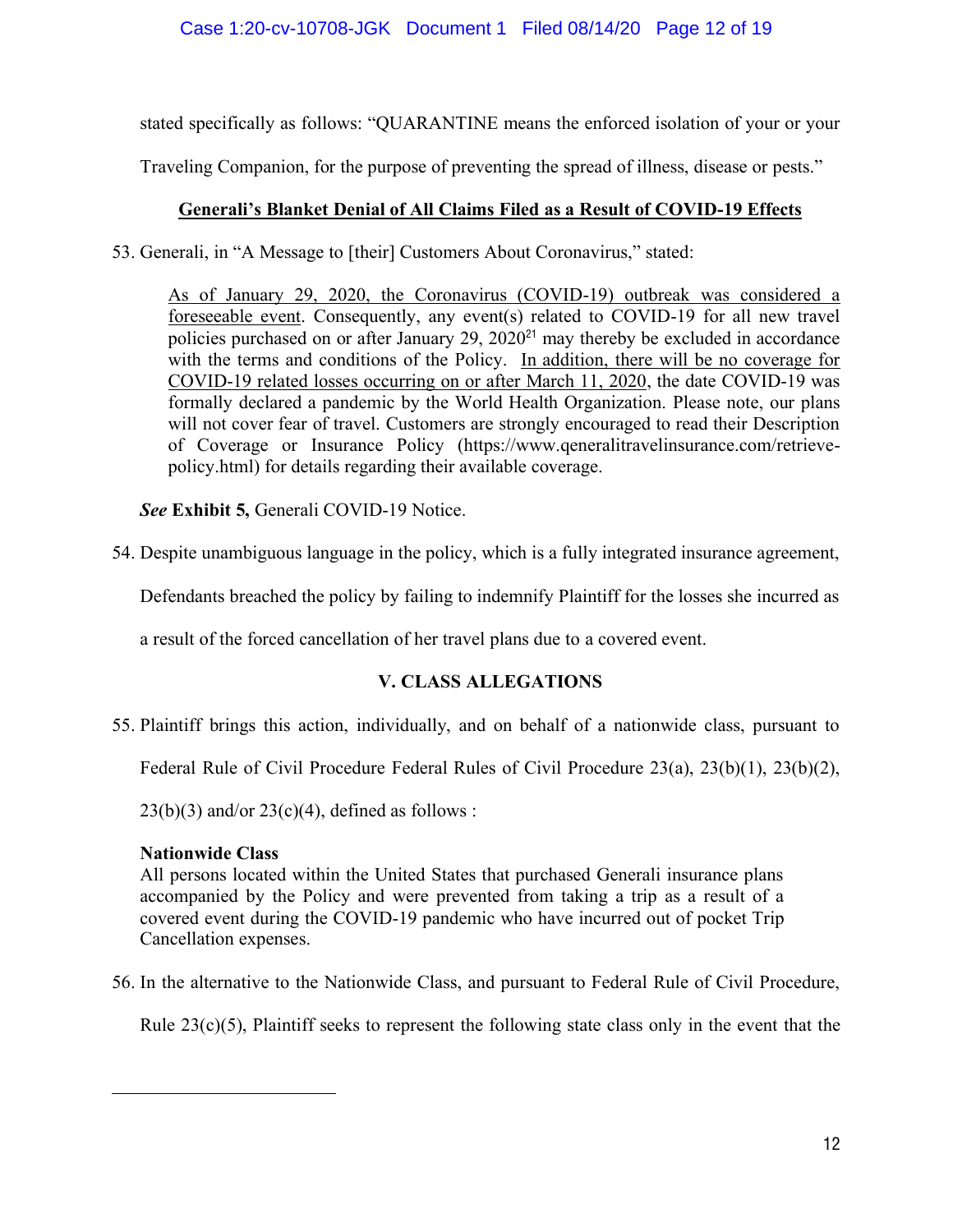Court declines to certify the Nationwide Class above. Specifically, a "State Class" consisting

of the following:

## **Ohio Class**

All persons in Ohio that purchased Generali insurance plans accompanied by the Policy and were prevented from taking a trip as a result of a covered event during the COVID-19 pandemic who have incurred out of pocket Trip Cancellation expenses.

- 57. Excluded from the class(es) are Defendants, any entities in which Defendants have a controlling interest, any of the officers, directors, or employees of the Defendants, the legal representatives, heirs, successors, and assigns of the Defendants, anyone employed with Plaintiff's counsels' firms, any Judge to whom this case is assigned, and his or her immediate family.
- 58. In the alternative to the Nationwide Class, and pursuant to Federal Rule of Civil Procedure,

Rule  $23(c)(5)$ , Plaintiff seeks to represent the following state class only in the event that the

Court declines to certify the Nationwide Class above. Specifically, a "Travelers to Texas

Class" consisting of the following:

## **Travelers to Texas Class:**

All persons located within the United States

- who purchased Generali insurance plans accompanied by the Policy,
- whose point of origin or point of last departure was New York, New Jersey, Connecticut, California, Louisiana, Washington, or the cities of New Orleans, Atlanta, Chicago, Detroit, or Miami, and
	- o for those whose point of origin or point of last departure was New York, New Jersey, Connecticut, or New Orleans, who were prevented from traveling to Texas between March 28, 2020 and May 21, 2020 (inclusive); or
	- o for those whose point of origin or point of last departure was California, elsewhere in Louisiana (not New Orleans), Washington state, Atlanta, Chicago, Detroit, or Miami, who were prevented from traveling to Texas between March 30, 2020 and May 21, 2020 (inclusive); and
- who have incurred out of pocket Trip Cancellation expenses.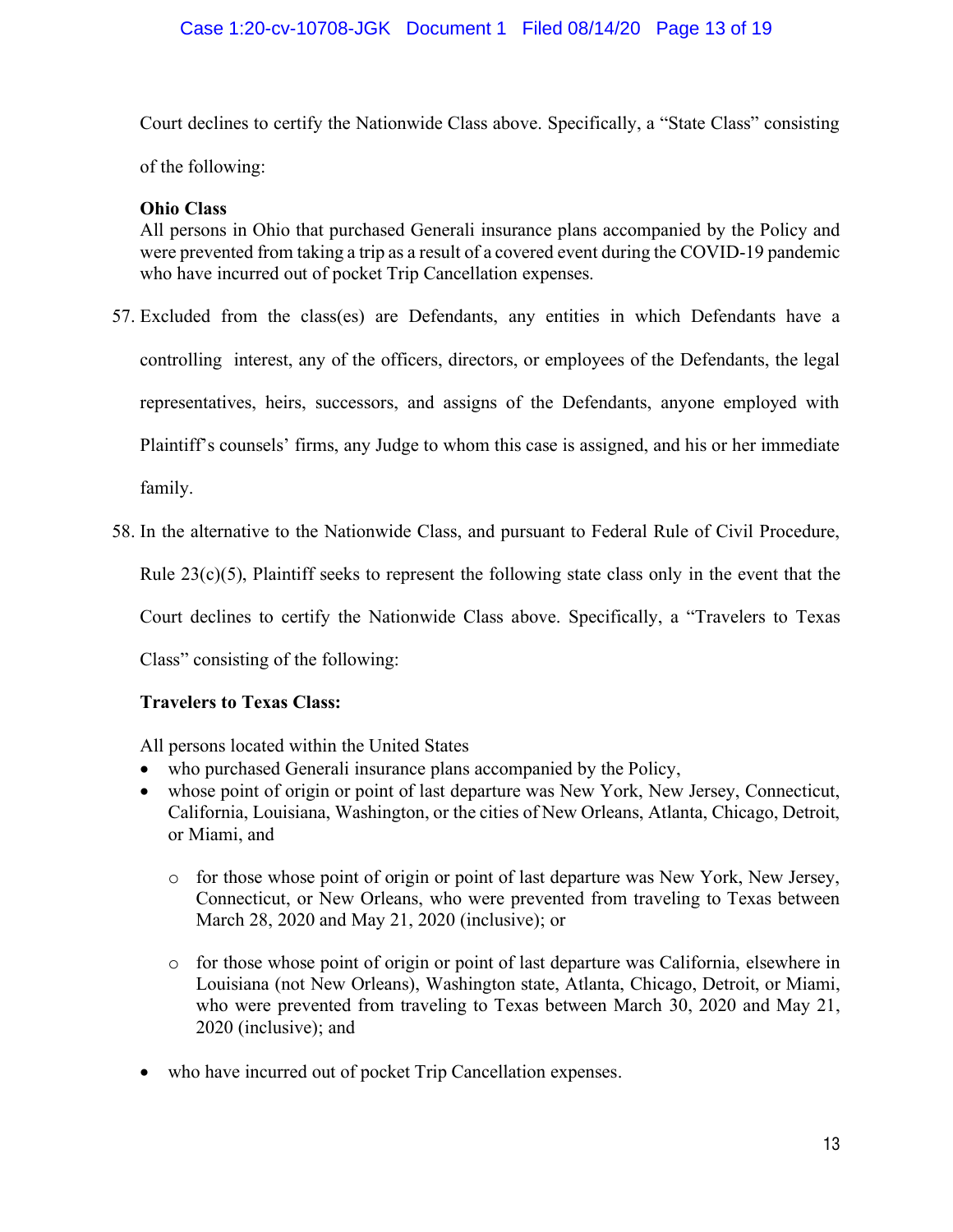- 59. **Numerosity.** The Class is so numerous that joinder of all members is impracticable. Due to the nature of the insurance involved, the members of the Class are geographically dispersed throughout the United States. While the exact number of Class members is information not readily available at this time, as only Generali possesses the data to determine a numerical figure to indicate the Policies sold throughout the US that have resulted in myriad claims Generali has received from consumers who would qualify as Class Members for purposes of this action, Plaintiff has reasonable belief that there are thousands of potential members in the Class. Generali states on its website that it has a presence in 50 countries in the world and earned a total premium income in excess of  $\epsilon$  69.7 billion (approximately \$80 billion) in 2019, serving 61 million customers worldwide.<sup>22</sup>
- 60. **Typicality.** Plaintiffs' claims are typical of the claims of the other members of the Class she seeks to represent because Plaintiff and all Class members purchased identical coverage from Generali containing identical language regarding Trip Cancellation and Covered Events, and all Class members have been improperly denied coverage.
- 61. **Adequacy.** Plaintiff has retained counsel experienced in complex class action and insurance litigation. Plaintiff has no interests which are adverse to or in conflict with other members of the Class. Plaintiff will fully and adequately protect the interests of all members of the Class.
- 62. **Commonality.** The questions of law and fact common to the members of the Class predominate over any questions that may affect only individual members, namely: whether the events caused by the emergence of the COVID-19 pandemic constitute Covered Events under the Policy; whether the effects of any disaster or emergency declarations, stay-at-home directives, "stop the spread" initiatives, or any other national health or safety warnings issued

<sup>22</sup> <https://www.generali.com>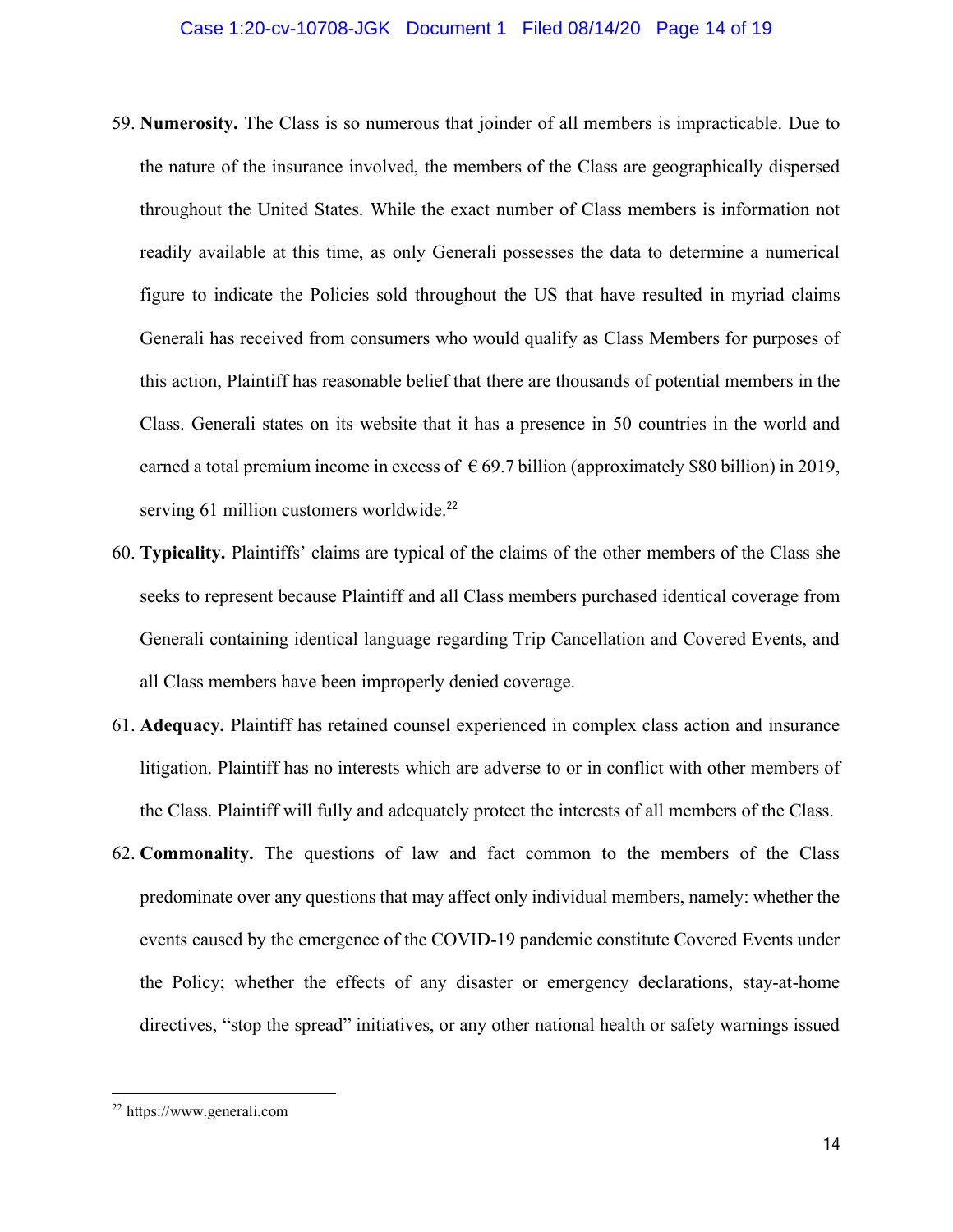as a result of the COVID-19 pandemic that precluded Class Members from embarking upon or completing trips for which they purchased Policy coverage, trigger Covered Events under the Policy's terms; and whether the Policy requires Generali to reimburse Policy holders for expenses incurred as a result of trip cancellation due to events caused by the COVID-19 pandemic national disaster.

- 63. **Superiority.** A class action is superior to other available methods for the fair and efficient adjudication of this controversy since joinder of all Class members is impracticable. The prosecution of separate actions by individual members of the Class would impose heavy burdens upon the courts and would create a risk of inconsistent or varying adjudications of the questions of law and fact common to the Class. A class action, on the other hand, would achieve substantial economies of time, effort, and expense, and would assure uniformity of decision with respect to persons similarly situated without sacrificing procedural fairness or bringing about other undesirable results.
- 64. The interest of the members of the Class in individually controlling the prosecution of separate actions is theoretical rather than practical. The Class is cohesive, and prosecution of the action through representatives would be unobjectionable. The damages suffered by the Class are uniform and generally formulaic, and the expense and burden of individual litigation could preclude them form fair redressal of the wrongs done to them. Plaintiff anticipates no difficulty in the management of this action as a class action.

#### **COUNT I: BREACH OF CONTRACT**

# **(individually and on behalf of the Nationwide Class or, in the alternative, the State Class or the Travelers to Texas Class)**

65. The preceding paragraphs are incorporated by reference as if fully alleged herein.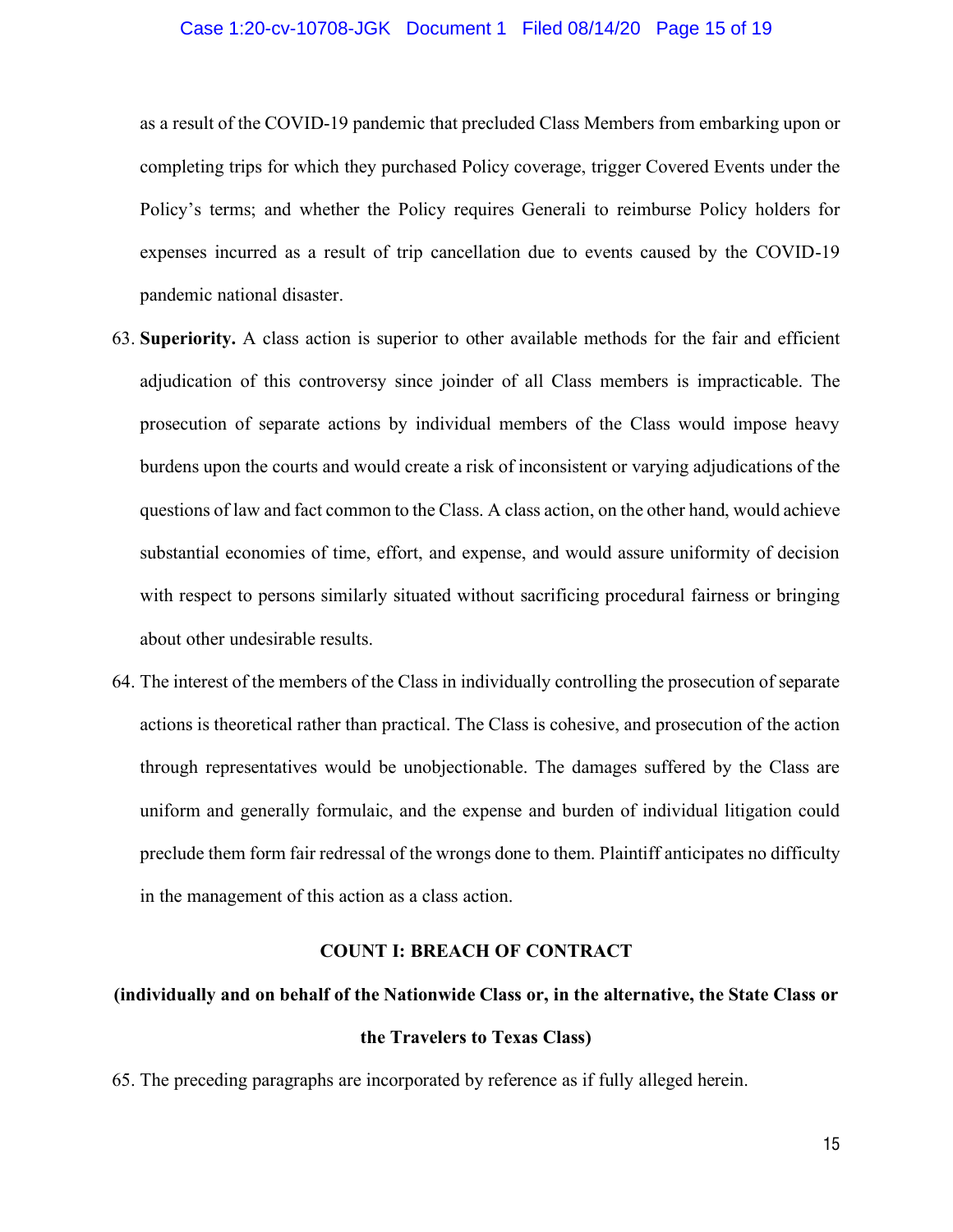- 66. Plaintiff and the class purchased insurance from Defendants and were thereupon issued the Policy.
- 67. The Policy is a valid and enforceable contract between Generali and all policyholders, including Plaintiff and class members.
- 68. Plaintiff and the class members substantially performed their obligations under the terms of the Policy and Class Policies.
- 69. Plaintiff and the class members suffered losses from events that should be reimbursed as results of Covered Events under the Policy.
- 70. Defendants have failed to compensated Plaintiff and class members for their respective losses as required by the Policy.
- 71. As a direct and proximate result of Defendant's breaches, Plaintiff and the class have sustained damages that are continuing in nature in an amount to be determined at trial.

# **COUNT II: BAD FAITH (individually and on behalf of the Nationwide Class or, in the alternative, the State Class, or the Travelers to Texas Class )**

- 72. The preceding paragraphs are incorporated by reference as if fully alleged herein.
- 73. Defendants owed Plaintiff a duty of good faith in all aspects regarding her insurance policy, including to investigate in good faith and provide a reasonable justification for denial.
- 74. An insurer lacks reasonable justification when it denies the claim in an arbitrary or capricious manner.
- 75. Defendants' blanket policy for denying all COVID-19 related claims after a date certain constitutes arbitrary and capricious claims handling and adjusting. Such conduct was uniform as to all class members, and constitutes bad faith.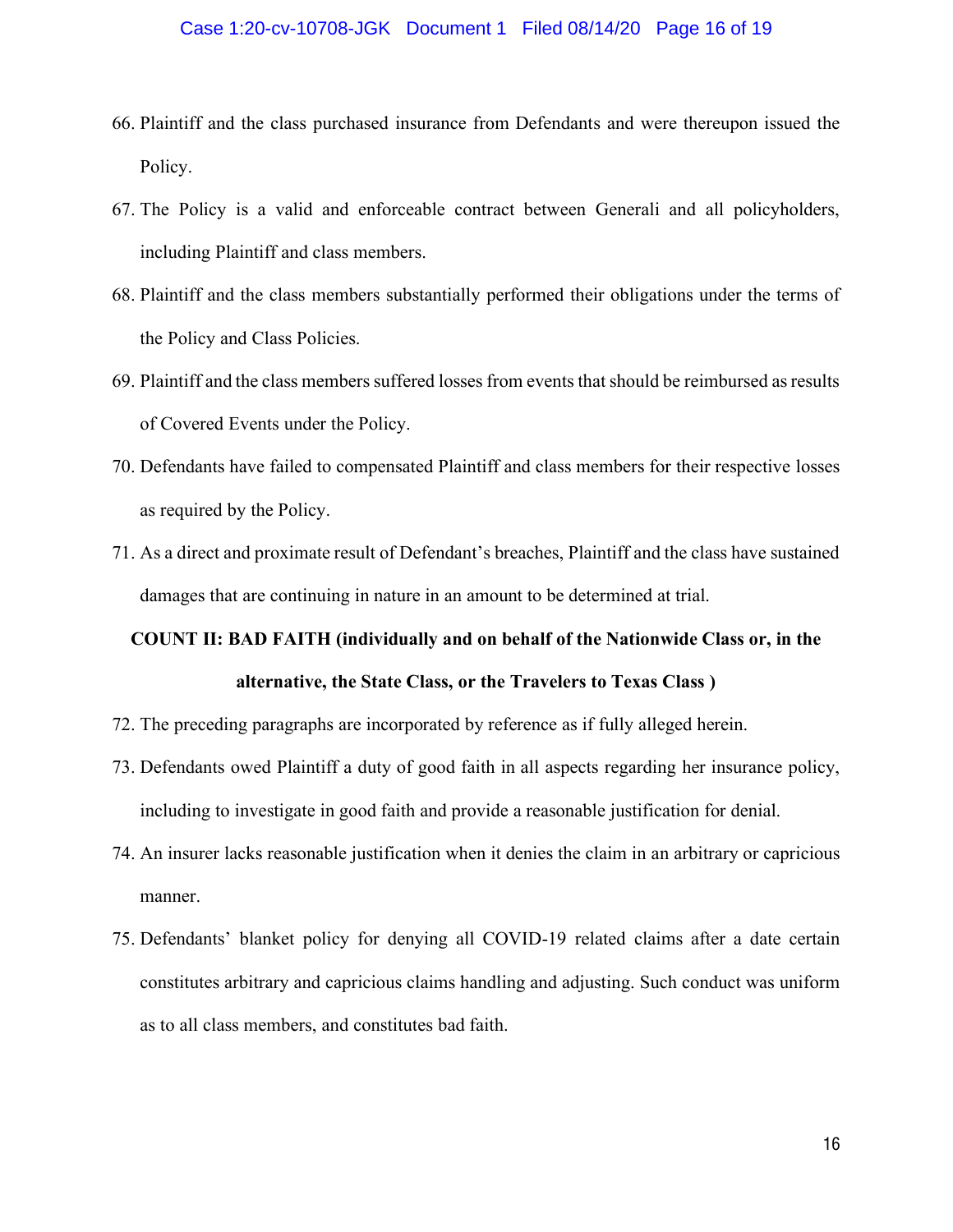76. As a direct and proximate result of Defendant's breaches, Plaintiff and the class have sustained damages that are continuing in nature in an amount to be determined at trial, including punitive damages and attorneys' fees.

## **COUNT III: DECLARATORY AND INJUNCTIVE RELIEF**

# **(individually and on behalf of the Nationwide Class or, in the alternative, the State Class, or the Travelers to Texas Class)**

- 77. The preceding paragraphs are incorporated by reference as if fully alleged herein.
- 78. An actual controversy has arisen and now exists between Plaintiff and the class, on the one hand, and Defendant, on the other, concerning the respective rights and duties of the parties under the Policy.
- 79. Plaintiff contends that Generali has breached the Policy by failing to timely pay Class Members for their respective losses for covered damages.
- 80. Plaintiff, therefore, seeks a declaration of the parties' respective rights and duties under the Policy and requests the Court to declare Generali's conduct unlawful and in material breach of the Policy so as to avoid future controversies that would allow for continual injustices such as the one at issue here, where huge insurance companies take advantage of masses of consumers.
- 81. Pursuant to a declaration of the parties' respective rights and duties under the Policy and Class Policies, Plaintiff further seeks an injunction enjoining Defendant (1) from continuing to engage in conduct in breach of the Policy; and (2) ordering Defendant to comply with the terms of the Policy, including payment of all amounts due to each respective class member under the stated Policy coverages that were extended to them upon purchase.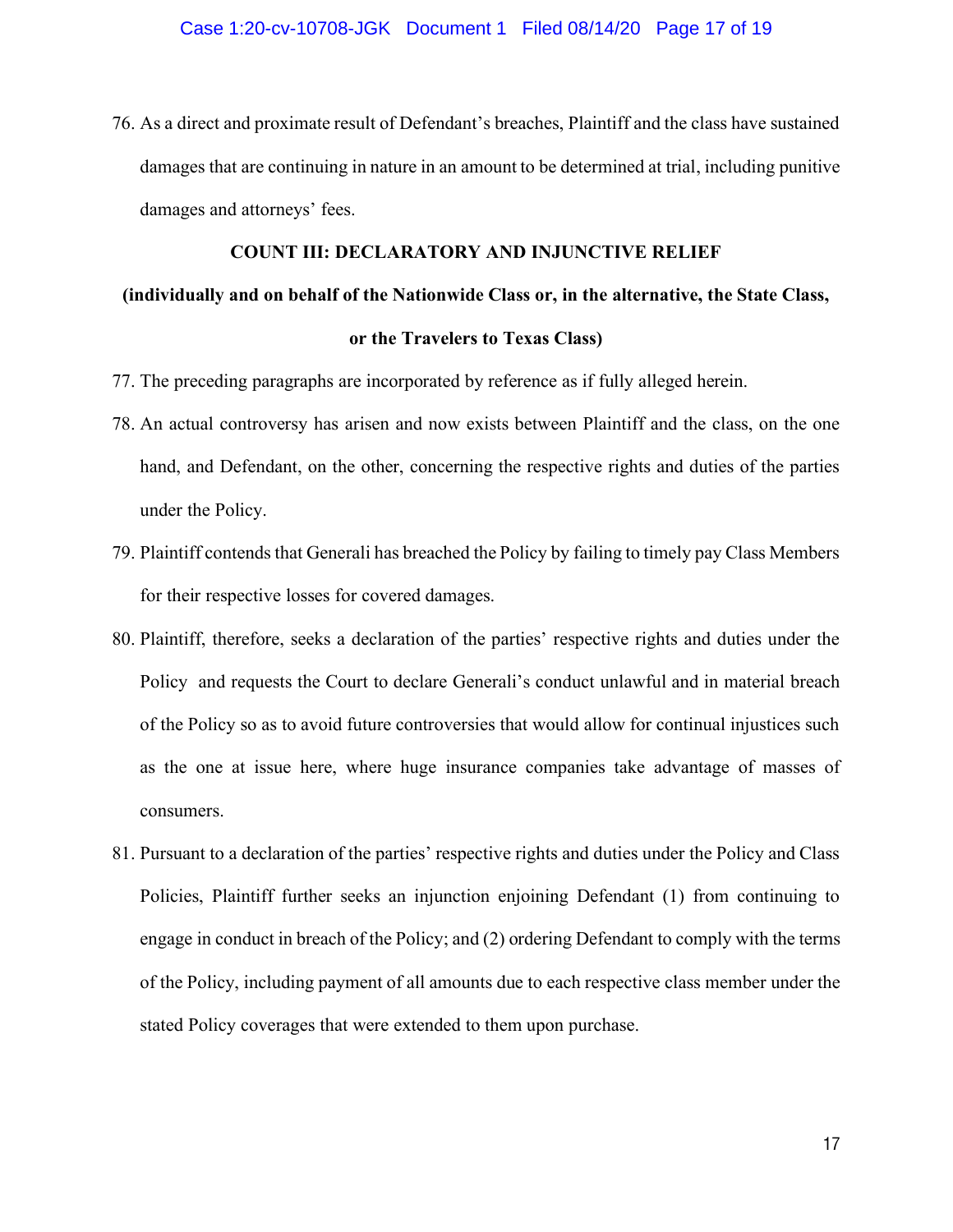## **PRAYER FOR RELIEF**

WHEREFORE, Plaintiff, individually and on behalf of all others similarly situated, requests relief and judgment against Defendant as follows:

- (a) That the Court enter an order certifying the class, appointing Plaintiff as a representative of the class, appointing Plaintiff's counsel as class counsel, and directing that reasonable notice of this action, as provided by Federal Rule of Civil Procedure 23(c)(2), be given to the class;
- (b) For a judgment against Defendant for the causes of action alleged against it;
- (c) For compensatory damages in an amount to be proven at trial;
- (d) For a declaration that Defendant's conduct as alleged herein is unlawful and in material breach of the Policy and Class Policies;
- (e) For appropriate injunctive relief, enjoining Defendant from continuing to engage in conduct related to the breach of the Policies;
- (f) For pre-judgment and post-judgment interest at the maximum rate permitted by law;
- (g) For Plaintiff's attorneys' fees;
- (h) For Plaintiff's costs incurred; and
- (i) For such other relief in law or equity as the Court deems just and proper.

## **DEMAND FOR JURY TRIAL**

Plaintiff hereby demands a trial by jury on all issues so triable.

August 13, 2020

Respectfully submitted,

*s/Jeffrey L. Raizner* Jeffrey L. Raizner, Attorney-in-Charge Texas Bar No. 00784806 (admitted in NDOH)